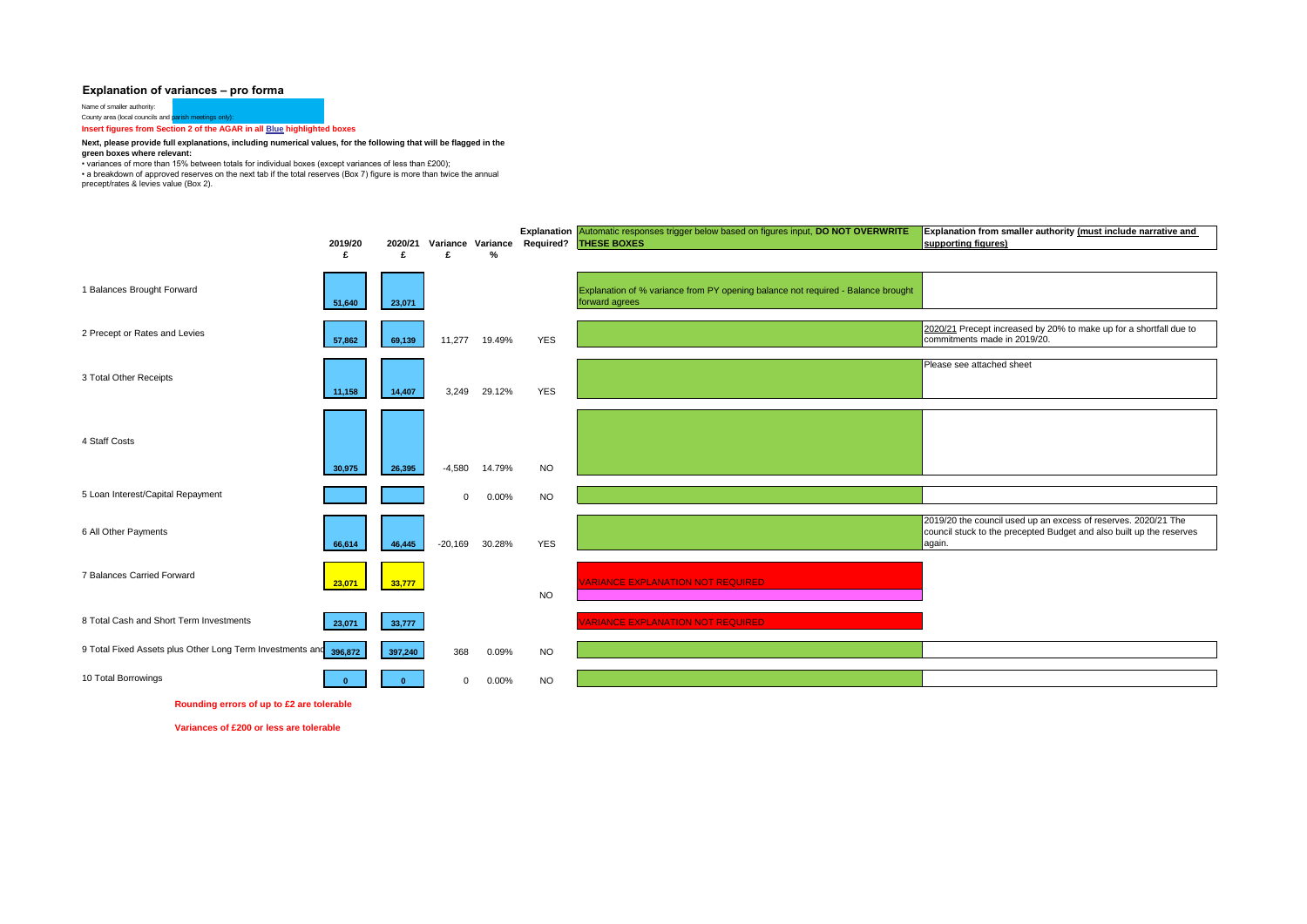|                           |              | 2019/20       | 2020/21                   | Variance       | Variance | Explanation<br><b>Required?</b> | Automatic responses<br>rigger below based on<br>igures input, DO NOT<br><b>OVERWRITE THESE</b><br><b>BOXES</b> | Explanation from smaller authority (must include narrative and supporting<br>figures)         |  |  |  |
|---------------------------|--------------|---------------|---------------------------|----------------|----------|---------------------------------|----------------------------------------------------------------------------------------------------------------|-----------------------------------------------------------------------------------------------|--|--|--|
| <b>VAT PAID</b>           | $\mathbf{r}$ | 5,753.72      | £ 3,619.78                | $-2,134$       | 37.09%   | <b>YES</b>                      |                                                                                                                | 2020/21 Expenditure reduced by 20% so VAT Paid is also reduced                                |  |  |  |
| <b>Payroll Processing</b> | $\mathbf{f}$ | 260.00        | E<br>$\mathbb{Z}$         | $-260$         | 100.00%  | <b>YES</b>                      |                                                                                                                | No payroll Invoice received in 2020/21                                                        |  |  |  |
| <b>Bank Charges HSBC</b>  | $\mathbf{f}$ | 324.72        | f<br>254.19               | $-71$          | 21.72%   | <b>YES</b>                      |                                                                                                                | Less payments made in 2020/21 than in 2019/20 so bank charges are less                        |  |  |  |
| C L Repairs & main        | $\mathbf{r}$ | 2,393.36      | £ 1,939.01                | $-454$         | 18.98%   | <b>YES</b>                      |                                                                                                                | Due to COVID less repairs were possible                                                       |  |  |  |
| Memorials Safety          | $\mathbf{f}$ | 1,078.70      | E<br>85.00                | $-994$         | 92.12%   | <b>YES</b>                      |                                                                                                                | Due to COVID less repairs were possible                                                       |  |  |  |
| <b>Cleaning Materials</b> |              |               | E<br>10.73                | 11             | #DIV/0!  | <b>NO</b>                       |                                                                                                                |                                                                                               |  |  |  |
| <b>Professional Fees</b>  | £            | 400.00        | 1,498.16<br>£             | 1,098          | 274.54%  | <b>YES</b>                      |                                                                                                                | Professional Fees increased in 2020/21 due to Health & Safety Risk Assessment<br>commitments. |  |  |  |
| <b>PAT Testing</b>        |              | $\mathcal{L}$ | $£$ 175.00                | 175            | #DIV/0!  | <b>YES</b>                      |                                                                                                                | No pat test took place in 2019/20                                                             |  |  |  |
| Electricity               | $\mathbf{f}$ | 1,957.03      | $£$ 2,261.43              | 304            | 15.55%   | <b>YES</b>                      |                                                                                                                | Increased Charged                                                                             |  |  |  |
| Email & Computer          | $\mathbf{c}$ | 1,645.73      | £ 2,379.86                | 734            | 44.61%   | <b>YES</b>                      |                                                                                                                | Tablets bought for virtual meetings                                                           |  |  |  |
| <b>ERNLLCA Subs</b>       | $\mathbf{c}$ | 952.91        | £ 1,057.89                | 105            | 11.02%   | <b>NO</b>                       |                                                                                                                |                                                                                               |  |  |  |
| <b>External Audit</b>     | $\mathbf{f}$ | 300.00        | $E = 300.00$              | $\Omega$       | 0.00%    | <b>NO</b>                       |                                                                                                                |                                                                                               |  |  |  |
| Grant                     | $\mathbf{f}$ | 13,943.00     | £ 6,000.00                | $-7,943$       | 56.97%   | <b>YES</b>                      |                                                                                                                | Due to COVID the council awarded less grants                                                  |  |  |  |
| <b>Grass Cutting</b>      | $\mathbf{f}$ | 2,574.20      | £ 2,619.20                | 45             | 1.75%    | <b>NO</b>                       |                                                                                                                |                                                                                               |  |  |  |
| Hanging Baskets & BKV     | $\mathbf{f}$ | 4,635.96      | £ 3,459.18                | $-1,177$       | 25.38%   | <b>YES</b>                      |                                                                                                                | 2019/20 the council invested in upgrading old hanging baskets                                 |  |  |  |
| ICO                       | £            | 40.00         | f<br>40.00                | $\mathbf 0$    | 0.00%    | <b>NO</b>                       |                                                                                                                |                                                                                               |  |  |  |
| Insurance                 | $\mathbf{f}$ | 1,836.98      | £ 1,938.63                | 102            | 5.53%    | <b>NO</b>                       |                                                                                                                |                                                                                               |  |  |  |
| <b>Internal Audit</b>     | $\mathbf{r}$ | 738.00        | f<br>731.50               | $-7$           | 0.88%    | <b>NO</b>                       |                                                                                                                |                                                                                               |  |  |  |
| Litter Collection         | $\mathbf{r}$ | 2,480.00      | £ 2,223.00                | $-257$         | 10.36%   | <b>NO</b>                       |                                                                                                                |                                                                                               |  |  |  |
| Mower petrol              | $\mathbf{c}$ | 110.70        | 79.17<br>f                | $-32$          | 28.48%   | <b>YES</b>                      |                                                                                                                | Due to COVID less grasscutting took place                                                     |  |  |  |
| Photocopy costs           | $\mathbf{r}$ | 924.05        | f<br>670.43               | $-254$         | 27.45%   | <b>YES</b>                      |                                                                                                                | Due to COVID less photocopying took place.                                                    |  |  |  |
| Play Equip Maint. & C19   | $\mathbf{P}$ | 586.80        | £ 1,514.56                | 928            | 158.10%  | <b>YES</b>                      |                                                                                                                | Increase in Playground Maintenance costs and new signage.                                     |  |  |  |
| Postage                   | $\mathbf{f}$ | 166.70        | $\mathbf{f}$<br>88.23     | $-78$          | 47.07%   | <b>YES</b>                      |                                                                                                                | Due to COVID less postage was sent                                                            |  |  |  |
| Advertisments (Arrow)     | $\mathbf{c}$ | 258.00        | $\mathbf{f}$<br><b>Ca</b> | $-258$         | 100.00%  | <b>YES</b>                      |                                                                                                                | The council decided to stop publishing in the Arrow                                           |  |  |  |
| Rates                     | $\mathbf{c}$ | 529.62        | 558.00<br>E               | 28             | 5.36%    | <b>NO</b>                       |                                                                                                                |                                                                                               |  |  |  |
| <b>NLC Refuse</b>         | $\mathbf{c}$ | 226.00        | 228.80<br>f               | $\overline{3}$ | 1.24%    | <b>NO</b>                       |                                                                                                                |                                                                                               |  |  |  |
| Room Hire                 |              | 360.00        | 22.50<br>£                | $-338$         | 93.75%   | <b>YES</b>                      |                                                                                                                | Due to COVID the council couldn meet in person so room hire wasn't required                   |  |  |  |
| RoSPA Play Inspect        | $\mathbf{c}$ | 186.00        | E<br>190.00               |                | 2.15%    | <b>NO</b>                       |                                                                                                                |                                                                                               |  |  |  |
| \$137                     | $\mathbf{c}$ | 5,554.00      | £ 1,490.00                | $-4,064$       | 73.17%   | <b>YES</b>                      |                                                                                                                | Less Grants given out due to COVID                                                            |  |  |  |
| Subs                      | $\mathbf{f}$ | 156.00        | E<br>161.00               | 5              | 3.21%    | <b>NO</b>                       |                                                                                                                |                                                                                               |  |  |  |
| Stationary                | $\mathbf{f}$ | 339.54        | f<br>357.44               | 18             | 5.27%    | <b>NO</b>                       |                                                                                                                |                                                                                               |  |  |  |
| Street Furniture          | £            | $\sim$        | £ 1,260.00                | 1,260          | #DIV/0!  | <b>YES</b>                      |                                                                                                                | Base for bench & fixing of bin                                                                |  |  |  |
| Subs - general            | $\mathbf{f}$ | 110.00        | f<br>145.00               | 35             | 31.82%   | <b>YES</b>                      |                                                                                                                | Increase in subscription fees                                                                 |  |  |  |
| Telephone / internet      | $\mathbf{c}$ | 1,055.28      | E<br>956.42               | $-99$          | 9.37%    | <b>NO</b>                       |                                                                                                                |                                                                                               |  |  |  |
| Training                  | $\mathbf{r}$ | 1,392.20      | E<br>92.44                | $-1,300$       | 93.36%   | <b>YES</b>                      |                                                                                                                | Training Courses reduced due to COVID                                                         |  |  |  |
| Fravell Exp - Cllrs       | $\mathbf{f}$ | 40.00         | E<br>541.58               | 502            | 1253.95% | <b>YES</b>                      |                                                                                                                | 2020/21 Temporary Clerk given travelling expenses amounting to £497.33                        |  |  |  |
| <b>Tree Maintenance</b>   | $\mathbf{f}$ | 519.00        | £ 4,850.00                | 4,331          | 834.49%  | <b>YES</b>                      |                                                                                                                | Tress identified as needing maintence after Risk Assessment                                   |  |  |  |
| Turbury Road - Maintenace | $\mathbf{f}$ | 2,500.00      | $£$ 2,500.00              | $\mathbf 0$    | 0.00%    | N <sub>O</sub>                  |                                                                                                                |                                                                                               |  |  |  |
| Water & Sewage            | $\mathbf{f}$ | 157.32        | 102.24<br>f               | $-55$          | 35.01%   | <b>YES</b>                      |                                                                                                                | Reduced cost due to COVID                                                                     |  |  |  |
| Water Bowser Maint.       | $\mathbf{r}$ | 80.00         | E<br>45.00                | $-35$          | 43.75%   | <b>YES</b>                      |                                                                                                                | Water Bowser only needed servicing in 2020/21 so less outlay                                  |  |  |  |
| Cemetery Costs            | $\mathbf{f}$ | 6,106.09      | $\mathbf{f}$<br>$\sim$    | $-6,106$       | 100.00%  | <b>YES</b>                      |                                                                                                                | Money was invested in the cemetery in 2019/20                                                 |  |  |  |
| <b>CCTV</b>               | $\mathbf{c}$ | 1.900.00      |                           | $-1,900$       | 100.00%  | <b>YES</b>                      |                                                                                                                | CCTV contribtion was a one off payment in 2019/20                                             |  |  |  |
| Closed Churchyard         | $\mathbf{f}$ | 1,900.00      |                           | $-1,900$       | 100.00%  | <b>YES</b>                      |                                                                                                                | No repairs in 2020/21                                                                         |  |  |  |
| <b>Epworth Show Stand</b> | $\mathbf{f}$ | 28.50         |                           | $-29$          | 100.00%  | <b>YES</b>                      |                                                                                                                | Epworth Show didn't Go ahead because of COVID in 2020/21                                      |  |  |  |
| <b>Website Provision</b>  | E            | 114.00        |                           | $-114$         | 100.00%  | <b>YES</b>                      |                                                                                                                | No website Cost in 2020/21                                                                    |  |  |  |